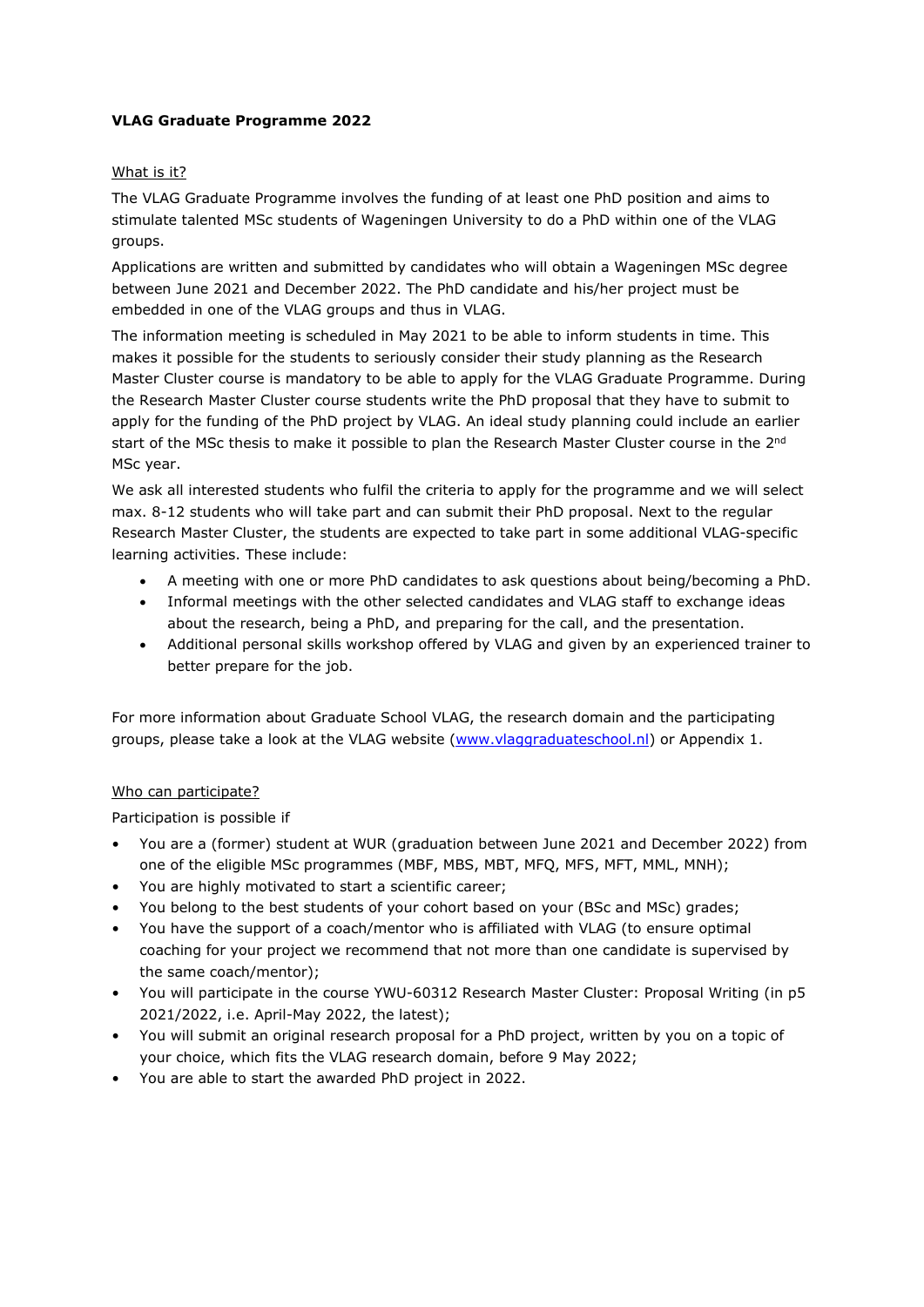## How to enter the VLAG Graduate Programme

If you would like to participate in the VLAG Graduate Programme, please send your application to [vlag@wur.nl](mailto:vlag@wur.nl) and include in your application:

- The registration form (see Appendix 2);
- A CV;
- An official list with all BSc courses you took including the grades you earned (if the grades are different from the 1-10 NL system, please supply an official explanation);
- An official list with all MSc courses you took including the grades you earned, ideally a grade for your MSc thesis is included;
- A recommendation letter from your proposed Promotor, a staff member with the right to award a PhD (the ius promovendi), of one of the in VLAG participating chair groups;
- A letter with your motivation.

Deadline for application: **16 January 2022.**

## Evaluation of the proposals

Only selected candidates can submit a full PhD proposal for the VLAG Graduate Program, the deadline is **9 May 2022**.

A committee will be installed consisting of 4 people (representing the 4 VLAG themes) to assess the proposals and the candidates. The committee will exist of VLAG (associate) professors or senior scientists who are not involved in any of the submitted projects or member of the same group. The selection of the proposal will be based on:

- 1. Quality, originality, feasibility and societal relevance of the proposal (50%)
- 2. Quality of the candidate (50%)  $\rightarrow$  during the interview

Based on the scores of the proposal the committee will select a number of applicants (max. 5-10) for an (online) interview and to present their PhD project proposal. The exact details of the procedure will be communicated in a later stage.

The application form is based on the form that is used in the RMC course and will be made available to the selected candidates.

## Time schedule 2022

- Online information session: 27 May 2021
- Application deadline: 16 January 2022
- Selection of students: between 16 January and 1 February 2022
- Additional VLAG-specific learning activities, i.e. meeting with PhD candidates, informal meetings and additional skills workshop: February – April 2022
- Deadline to submit full PhD proposal for the VLAG Graduate Programme: 9 May 2022
- Result of the VLAG Graduate Programme: end of June 2022

## Online information session

Students and staff are invited to attend an online information session on the Graduate Programme on **May 27th, 14.30-15.30**. Registration is needed, so please send an email to [vlag@wur.nl](mailto:vlag@wur.nl) at least 48 hours before the meeting with "I will join the online GP session" as subject. A Teams invite will be send to all registered persons.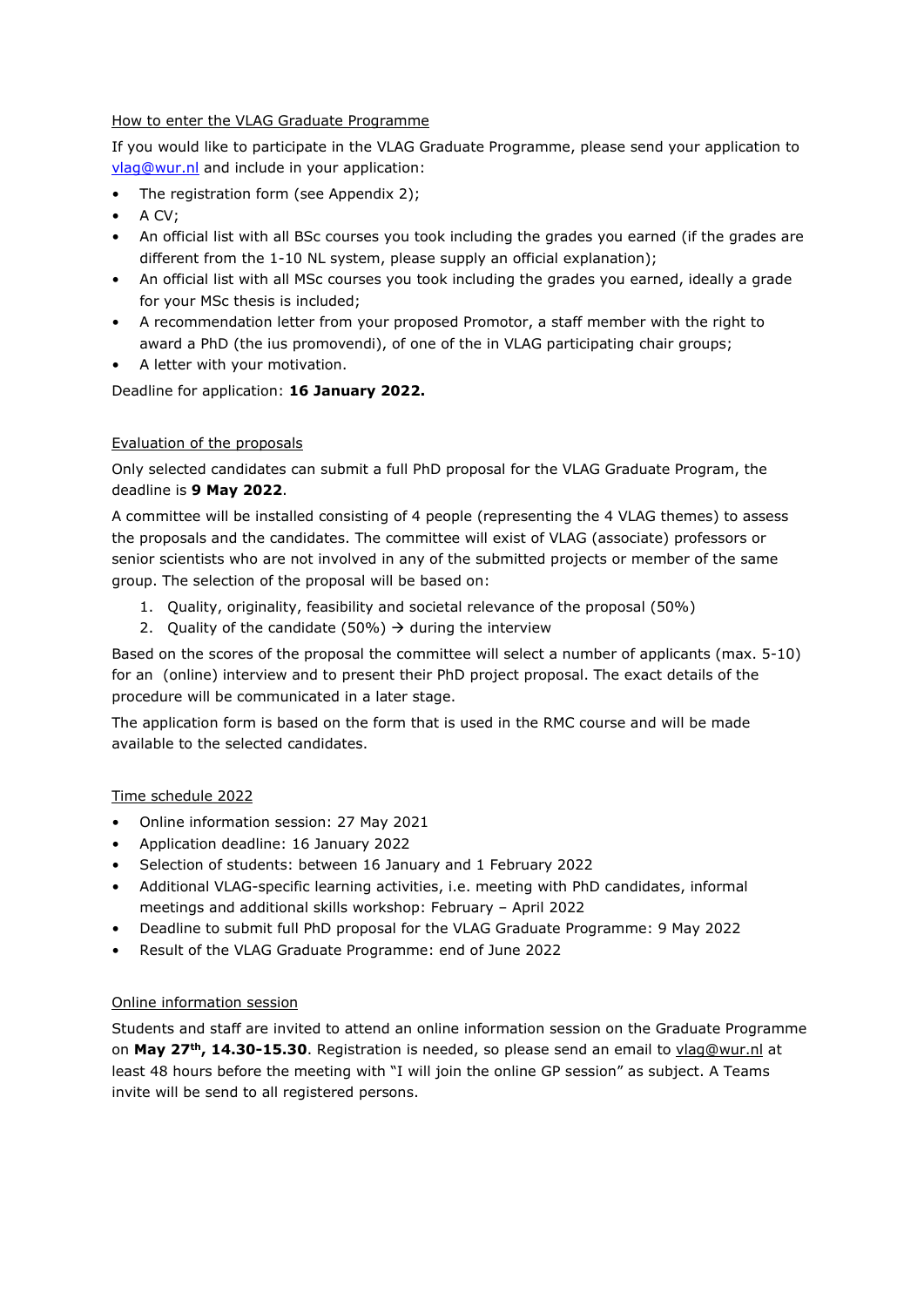#### *APPENDIX 1: VLAG Research Themes and Research Groups*

VLAG forms a community of research within the *Biobased, Biomolecular, Food and Nutrition Sciences*. VLAG consists of the researchers and research groups from Wageningen University (WU) and five major institutes for applied research in The Netherlands: NIZO food research, the National Institute for Public Health and the Environment (RIVM), TNO, Wageningen Food & Biobased Research\* and Wageningen Food Safety Research\* (\*part of Wageningen University & Research).

#### VLAG RESEARCH THEMES:

- I Chemistry for Life Sciences and Bio-based Economy
- II Food Science & Technology
- III Human Nutrition & Health
- IV Biological Systems & Interactions

#### VLAG RESEARCH GROUPS:

*For some of the chair groups mentioned, part of their research does not belong to VLAG but to one of the other Graduate Schools.*

#### Agrotechnology & Food Sciences

Biobased Chemistry and Technology Biochemistry BioNanoTechnology Bioprocess Engineering Biophysics Food Chemistry Food Microbiology Food Process Engineering Food Quality & Design Global Nutrition

Nutrition & Disease Nutrition, Metabolism & Genomics Nutritional Biology Sensory Science & Eating Behaviour Microbiology Organic Chemistry Physical Chemistry and Soft Matter Physics and Physical Chemistry of Foods Systems and Synthetic Biology Toxicology

Animal Sciences Host-Microbe Interactomics Human and Animal Physiology